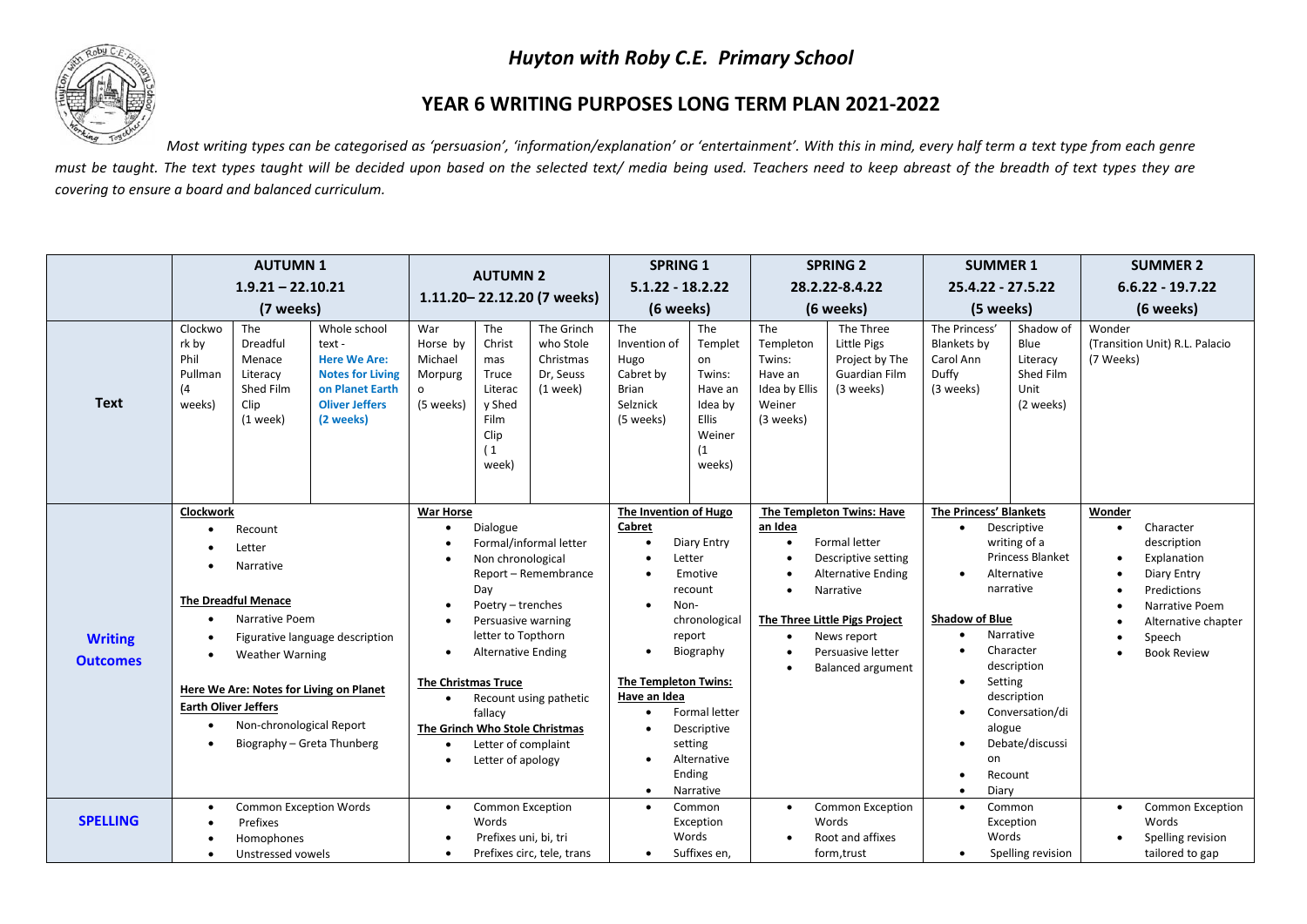|                    | <b>Unstressed Consonants</b><br>$\bullet$                                                                                                                                                                                                                                                                                                                                                                                                                                                                                                                                                                                                                                                                                  | Prefix min, mag, multi<br>٠                                                                                                                                                                                                                                                                                                                                                                                                                                                                                                                                                                                                                                                                                                                                                                                                                                                                                                                                                                                                                                                                                                                                                                                                                                                                                                                                                                                                                                                                                                                                                                                                                                                                                                                                                                                                                                     | ify, ate          | Root and affixes                   | tailored to gap | analysis of spelling |  |  |  |  |  |  |
|--------------------|----------------------------------------------------------------------------------------------------------------------------------------------------------------------------------------------------------------------------------------------------------------------------------------------------------------------------------------------------------------------------------------------------------------------------------------------------------------------------------------------------------------------------------------------------------------------------------------------------------------------------------------------------------------------------------------------------------------------------|-----------------------------------------------------------------------------------------------------------------------------------------------------------------------------------------------------------------------------------------------------------------------------------------------------------------------------------------------------------------------------------------------------------------------------------------------------------------------------------------------------------------------------------------------------------------------------------------------------------------------------------------------------------------------------------------------------------------------------------------------------------------------------------------------------------------------------------------------------------------------------------------------------------------------------------------------------------------------------------------------------------------------------------------------------------------------------------------------------------------------------------------------------------------------------------------------------------------------------------------------------------------------------------------------------------------------------------------------------------------------------------------------------------------------------------------------------------------------------------------------------------------------------------------------------------------------------------------------------------------------------------------------------------------------------------------------------------------------------------------------------------------------------------------------------------------------------------------------------------------|-------------------|------------------------------------|-----------------|----------------------|--|--|--|--|--|--|
|                    |                                                                                                                                                                                                                                                                                                                                                                                                                                                                                                                                                                                                                                                                                                                            | Roots tract, struct<br>٠                                                                                                                                                                                                                                                                                                                                                                                                                                                                                                                                                                                                                                                                                                                                                                                                                                                                                                                                                                                                                                                                                                                                                                                                                                                                                                                                                                                                                                                                                                                                                                                                                                                                                                                                                                                                                                        | Suffixes ness     | joy, agree                         | analysis of     | assessments in       |  |  |  |  |  |  |
|                    |                                                                                                                                                                                                                                                                                                                                                                                                                                                                                                                                                                                                                                                                                                                            |                                                                                                                                                                                                                                                                                                                                                                                                                                                                                                                                                                                                                                                                                                                                                                                                                                                                                                                                                                                                                                                                                                                                                                                                                                                                                                                                                                                                                                                                                                                                                                                                                                                                                                                                                                                                                                                                 | Suffix ity, ility | Root and affix                     | spelling        | Autumn and Spring    |  |  |  |  |  |  |
|                    |                                                                                                                                                                                                                                                                                                                                                                                                                                                                                                                                                                                                                                                                                                                            |                                                                                                                                                                                                                                                                                                                                                                                                                                                                                                                                                                                                                                                                                                                                                                                                                                                                                                                                                                                                                                                                                                                                                                                                                                                                                                                                                                                                                                                                                                                                                                                                                                                                                                                                                                                                                                                                 | Suffix ial,       | cover, act                         | assessments in  | term                 |  |  |  |  |  |  |
|                    |                                                                                                                                                                                                                                                                                                                                                                                                                                                                                                                                                                                                                                                                                                                            |                                                                                                                                                                                                                                                                                                                                                                                                                                                                                                                                                                                                                                                                                                                                                                                                                                                                                                                                                                                                                                                                                                                                                                                                                                                                                                                                                                                                                                                                                                                                                                                                                                                                                                                                                                                                                                                                 | ious              | Root and affix assis,<br>$\bullet$ | Autumn and      |                      |  |  |  |  |  |  |
|                    |                                                                                                                                                                                                                                                                                                                                                                                                                                                                                                                                                                                                                                                                                                                            |                                                                                                                                                                                                                                                                                                                                                                                                                                                                                                                                                                                                                                                                                                                                                                                                                                                                                                                                                                                                                                                                                                                                                                                                                                                                                                                                                                                                                                                                                                                                                                                                                                                                                                                                                                                                                                                                 |                   | ligh, sign                         | Spring term     |                      |  |  |  |  |  |  |
|                    | Manipulate sentences to create particular effects.<br>$\bullet$                                                                                                                                                                                                                                                                                                                                                                                                                                                                                                                                                                                                                                                            |                                                                                                                                                                                                                                                                                                                                                                                                                                                                                                                                                                                                                                                                                                                                                                                                                                                                                                                                                                                                                                                                                                                                                                                                                                                                                                                                                                                                                                                                                                                                                                                                                                                                                                                                                                                                                                                                 |                   |                                    |                 |                      |  |  |  |  |  |  |
|                    | Use devices to build cohesion between paragraphs in persuasive, discursive and explanatory texts e.g. adverbials such as: on the other hand, the opposing view, similarly, in contrast, although,<br>$\bullet$                                                                                                                                                                                                                                                                                                                                                                                                                                                                                                             |                                                                                                                                                                                                                                                                                                                                                                                                                                                                                                                                                                                                                                                                                                                                                                                                                                                                                                                                                                                                                                                                                                                                                                                                                                                                                                                                                                                                                                                                                                                                                                                                                                                                                                                                                                                                                                                                 |                   |                                    |                 |                      |  |  |  |  |  |  |
|                    | additionally, another possibility, alternatively, as a consequence.                                                                                                                                                                                                                                                                                                                                                                                                                                                                                                                                                                                                                                                        |                                                                                                                                                                                                                                                                                                                                                                                                                                                                                                                                                                                                                                                                                                                                                                                                                                                                                                                                                                                                                                                                                                                                                                                                                                                                                                                                                                                                                                                                                                                                                                                                                                                                                                                                                                                                                                                                 |                   |                                    |                 |                      |  |  |  |  |  |  |
|                    | Use devices to build cohesion between paragraphs in narrative e.g. adverbials such as: in the meantime, meanwhile, in due course, until then.<br>$\bullet$                                                                                                                                                                                                                                                                                                                                                                                                                                                                                                                                                                 |                                                                                                                                                                                                                                                                                                                                                                                                                                                                                                                                                                                                                                                                                                                                                                                                                                                                                                                                                                                                                                                                                                                                                                                                                                                                                                                                                                                                                                                                                                                                                                                                                                                                                                                                                                                                                                                                 |                   |                                    |                 |                      |  |  |  |  |  |  |
|                    | Use ellipsis to link ideas between paragraphs.<br>$\bullet$                                                                                                                                                                                                                                                                                                                                                                                                                                                                                                                                                                                                                                                                |                                                                                                                                                                                                                                                                                                                                                                                                                                                                                                                                                                                                                                                                                                                                                                                                                                                                                                                                                                                                                                                                                                                                                                                                                                                                                                                                                                                                                                                                                                                                                                                                                                                                                                                                                                                                                                                                 |                   |                                    |                 |                      |  |  |  |  |  |  |
|                    | $\bullet$                                                                                                                                                                                                                                                                                                                                                                                                                                                                                                                                                                                                                                                                                                                  | Use repetition of a word or phrase to link ideas between paragraphs.                                                                                                                                                                                                                                                                                                                                                                                                                                                                                                                                                                                                                                                                                                                                                                                                                                                                                                                                                                                                                                                                                                                                                                                                                                                                                                                                                                                                                                                                                                                                                                                                                                                                                                                                                                                            |                   |                                    |                 |                      |  |  |  |  |  |  |
| <b>PUNCTUATION</b> | $\bullet$                                                                                                                                                                                                                                                                                                                                                                                                                                                                                                                                                                                                                                                                                                                  | Identify and use semi-colons to mark the boundary between independent clauses e.g. It is raining; I am fed up.                                                                                                                                                                                                                                                                                                                                                                                                                                                                                                                                                                                                                                                                                                                                                                                                                                                                                                                                                                                                                                                                                                                                                                                                                                                                                                                                                                                                                                                                                                                                                                                                                                                                                                                                                  |                   |                                    |                 |                      |  |  |  |  |  |  |
| <b>AND GRAMMAR</b> |                                                                                                                                                                                                                                                                                                                                                                                                                                                                                                                                                                                                                                                                                                                            | Investigate and collect a range of synonyms and antonyms e.g. mischievous, wicked, evil, impish, spiteful, well-behaved.<br>$\bullet$                                                                                                                                                                                                                                                                                                                                                                                                                                                                                                                                                                                                                                                                                                                                                                                                                                                                                                                                                                                                                                                                                                                                                                                                                                                                                                                                                                                                                                                                                                                                                                                                                                                                                                                           |                   |                                    |                 |                      |  |  |  |  |  |  |
|                    | Identify the subject and object of a sentence.<br>$\bullet$<br>Explore and investigate active and passive e.g. I broke the window in the greenhouse versus the window in the greenhouse was broken.<br>$\bullet$<br>Explore, collect and use examples of the perfect form of verbs to mark relationships of time and cause e.g. I had eaten lunch when you came (past perfect); She has eaten lunch already or I have eaten<br>lunch already (present perfect); I will have eaten lunch by then (future perfect).                                                                                                                                                                                                          |                                                                                                                                                                                                                                                                                                                                                                                                                                                                                                                                                                                                                                                                                                                                                                                                                                                                                                                                                                                                                                                                                                                                                                                                                                                                                                                                                                                                                                                                                                                                                                                                                                                                                                                                                                                                                                                                 |                   |                                    |                 |                      |  |  |  |  |  |  |
|                    |                                                                                                                                                                                                                                                                                                                                                                                                                                                                                                                                                                                                                                                                                                                            |                                                                                                                                                                                                                                                                                                                                                                                                                                                                                                                                                                                                                                                                                                                                                                                                                                                                                                                                                                                                                                                                                                                                                                                                                                                                                                                                                                                                                                                                                                                                                                                                                                                                                                                                                                                                                                                                 |                   |                                    |                 |                      |  |  |  |  |  |  |
|                    |                                                                                                                                                                                                                                                                                                                                                                                                                                                                                                                                                                                                                                                                                                                            |                                                                                                                                                                                                                                                                                                                                                                                                                                                                                                                                                                                                                                                                                                                                                                                                                                                                                                                                                                                                                                                                                                                                                                                                                                                                                                                                                                                                                                                                                                                                                                                                                                                                                                                                                                                                                                                                 |                   |                                    |                 |                      |  |  |  |  |  |  |
|                    | Punctuate bullet points consistently. <b>Eldentify</b> and use colons to introduce a list.<br>$\bullet$<br>Identify and use semi-colons within lists.<br>$\bullet$                                                                                                                                                                                                                                                                                                                                                                                                                                                                                                                                                         |                                                                                                                                                                                                                                                                                                                                                                                                                                                                                                                                                                                                                                                                                                                                                                                                                                                                                                                                                                                                                                                                                                                                                                                                                                                                                                                                                                                                                                                                                                                                                                                                                                                                                                                                                                                                                                                                 |                   |                                    |                 |                      |  |  |  |  |  |  |
|                    |                                                                                                                                                                                                                                                                                                                                                                                                                                                                                                                                                                                                                                                                                                                            |                                                                                                                                                                                                                                                                                                                                                                                                                                                                                                                                                                                                                                                                                                                                                                                                                                                                                                                                                                                                                                                                                                                                                                                                                                                                                                                                                                                                                                                                                                                                                                                                                                                                                                                                                                                                                                                                 |                   |                                    |                 |                      |  |  |  |  |  |  |
|                    | Explore how hyphens can be used to avoid ambiguity e.g. man eating shark versus man-eating shark.                                                                                                                                                                                                                                                                                                                                                                                                                                                                                                                                                                                                                          |                                                                                                                                                                                                                                                                                                                                                                                                                                                                                                                                                                                                                                                                                                                                                                                                                                                                                                                                                                                                                                                                                                                                                                                                                                                                                                                                                                                                                                                                                                                                                                                                                                                                                                                                                                                                                                                                 |                   |                                    |                 |                      |  |  |  |  |  |  |
|                    | $\bullet$                                                                                                                                                                                                                                                                                                                                                                                                                                                                                                                                                                                                                                                                                                                  | Explore, collect and use vocabulary typical of formal and informal speech and writing e.g. find out - discover, ask for - request, go in - enter.<br>Explore, collect and use question tags typical of informal speech and writing e.g. "He's your friend, isn't he?"<br>$\bullet$                                                                                                                                                                                                                                                                                                                                                                                                                                                                                                                                                                                                                                                                                                                                                                                                                                                                                                                                                                                                                                                                                                                                                                                                                                                                                                                                                                                                                                                                                                                                                                              |                   |                                    |                 |                      |  |  |  |  |  |  |
|                    |                                                                                                                                                                                                                                                                                                                                                                                                                                                                                                                                                                                                                                                                                                                            |                                                                                                                                                                                                                                                                                                                                                                                                                                                                                                                                                                                                                                                                                                                                                                                                                                                                                                                                                                                                                                                                                                                                                                                                                                                                                                                                                                                                                                                                                                                                                                                                                                                                                                                                                                                                                                                                 |                   |                                    |                 |                      |  |  |  |  |  |  |
|                    |                                                                                                                                                                                                                                                                                                                                                                                                                                                                                                                                                                                                                                                                                                                            | Explore, collect and use subjunctive forms for formal speech and writing e.g. If I were able to come to your party, I would; The school requires that all pupils be honest.                                                                                                                                                                                                                                                                                                                                                                                                                                                                                                                                                                                                                                                                                                                                                                                                                                                                                                                                                                                                                                                                                                                                                                                                                                                                                                                                                                                                                                                                                                                                                                                                                                                                                     |                   |                                    |                 |                      |  |  |  |  |  |  |
| <b>Composition</b> | <b>Planning</b><br>Identify audience and purpose.<br>$\bullet$<br>Choose appropriate text-form and type for all writing.<br>Select the appropriate structure, vocabulary and grammar.<br>$\bullet$<br>Draw on similar writing models, reading and research.<br>$\bullet$<br>$\bullet$<br><b>Drafting and Writing</b><br>$\bullet$<br>$\bullet$<br>$\bullet$<br>announced, through gritted teeth, "It's not fair!"<br>$\bullet$<br>$\bullet$<br>$\bullet$<br>Combine text-types to create hybrid texts e.g. persuasive speech.<br>$\bullet$<br>$\bullet$<br>$\bullet$<br>Précis longer passages.<br><b>Evaluating and Editing</b><br>$\bullet$<br>Proofread for grammatical, spelling and punctuation errors.<br>Performing | Compare how authors develop characters and settings (in books, films and performances).<br>Use a range of planning approaches e.g. storyboard, story mountain, discussion group, post-it notes, ICT story planning.<br>Select appropriate vocabulary and language effects, appropriate to task, audience and purpose, for precision and impact.<br>Select appropriate register for formal and informal purposes, e.g. a speech for a debate (formal), dialogue within narrative (formal or informal), text message to a friend (informal).<br>Blend action, dialogue and description within sentences and paragraphs to convey character and advance the action e.g. Tom stomped into the room, flung down his grubby, school bag and<br>Consciously control the use of different sentence structures for effect.<br>Use a wide range of devices to build cohesion within and across paragraphs.<br>Deviate narrative from linear or chronological sequence e.g. flashbacks, simultaneous actions, time-shifts.<br>Evaluate, select and use a range of organisation and presentational devices to structure text for different purposes and audiences e.g. headings, sub-headings, columns, bullet points, tables.<br>Find examples of where authors have broken conventions to achieve specific effects and use similar techniques in own writing - e.g. repeated use of 'and' to convey tedium, one word sentence.<br>Make conscious choices about techniques to engage the reader including appropriate tone and style e.g. rhetorical questions, direct address to the reader.<br>Use active and passive voice to achieve intended effects e.g. formal reports, explanations and mystery narrative.<br>Reflect upon the effectiveness of writing in relation to audience and purpose, suggesting and making changes to enhance effects and clarify meaning. |                   |                                    |                 |                      |  |  |  |  |  |  |
|                    | $\bullet$                                                                                                                                                                                                                                                                                                                                                                                                                                                                                                                                                                                                                                                                                                                  | Use appropriate and effective intonation and volume.                                                                                                                                                                                                                                                                                                                                                                                                                                                                                                                                                                                                                                                                                                                                                                                                                                                                                                                                                                                                                                                                                                                                                                                                                                                                                                                                                                                                                                                                                                                                                                                                                                                                                                                                                                                                            |                   |                                    |                 |                      |  |  |  |  |  |  |
|                    | Add gesture and movement to enhance meaning.<br>$\bullet$                                                                                                                                                                                                                                                                                                                                                                                                                                                                                                                                                                                                                                                                  |                                                                                                                                                                                                                                                                                                                                                                                                                                                                                                                                                                                                                                                                                                                                                                                                                                                                                                                                                                                                                                                                                                                                                                                                                                                                                                                                                                                                                                                                                                                                                                                                                                                                                                                                                                                                                                                                 |                   |                                    |                 |                      |  |  |  |  |  |  |